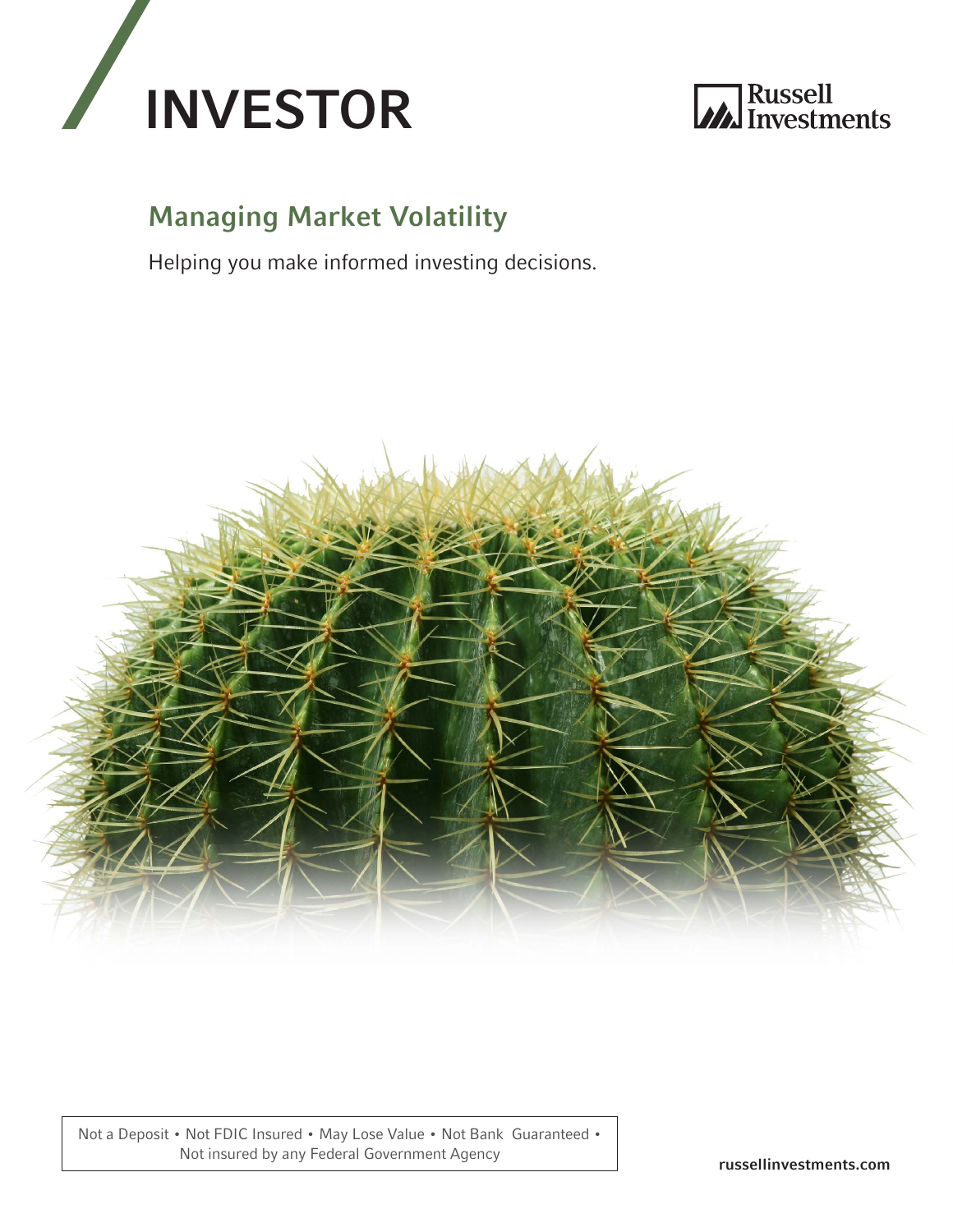### Is now the right time to invest? The answer is yes.

Whether the market is volatile or calm, it's always better to have your money invested and working for you. While investing is risky, and financial markets do go through negative periods, downturns are relatively short-lived and invariably followed by a significant rally that has more than made up for any previous losses.

Of course, when markets get choppy it's normal to feel anxious about your hard-earned savings. No one wants to lose money. Uncertain markets may cause you to worry about your ability to fund your retirement or any other financial goal you may have. You may even be tempted to pull your money out of the market and move it into a safer investment, such as a savings account or Certificate of Deposit (CD).

And right now, with inflation at multi-decade highs, a war between Russia and Ukraine, the likelihood that interest rates will rise, the upcoming U.S. mid-term elections, the appearance of new COVID-19 variants and other issues, it seems there are many reasons not to invest in the markets.

But there will always be reasons not to invest in the markets. No matter what time frame you look at, there is always something going on that could present a threat to financial markets.

The chart below shows the performance of U.S. stocks (represented by the S&P 500 Index) over the past 90 years. While past performance is not indicative of future returns, it does help to have historical context. Over the longerterm even wars, virus outbreaks, currency crises and recessions become short-lived blips.

#### Resilience of the U.S. stock market / History of moving through difficult times



Source: St. Louis Fred & Morningstar Direct. S&P 500: Daily market return index as of 12/31/2021. Log: Lognormal scale.

## Volatility is normal

Let's face it – financial markets are cyclical. Volatility is an inherent part of their nature. Different asset classes go into and out of favor. Geopolitics, major news from a key company, unexpected earnings results, changes in public policy, technical factors and any number of events can spark volatility.

It is important to understand that markets go through cycles – and often take our emotions on a wild ride when they do. When investors react to volatility, they run the risk of selling just when the market hits bottom, and then the risk trying to get back in when the market is rising.

#### Rather than fear volatility, here are three strategies to consider when markets are turbulent.

#### Take the long-term view.

Right now, we may be nervous about the war in Ukraine, soaring energy prices, supply-chain disruptions, the polarized political environment in the U.S., the COVID-19 pandemic or any other geopolitical issue that's out there. But if we step back and take a longer-term view, we can see that the U.S. stock market has had far more good years than bad ones. In fact, the market has ended the year positive 74% of the time since 1926<sup>1</sup>. Those are pretty good odds.

<sup>1</sup> Source: Represented by the S&P 500 Index from 1926-2021Source: Confluence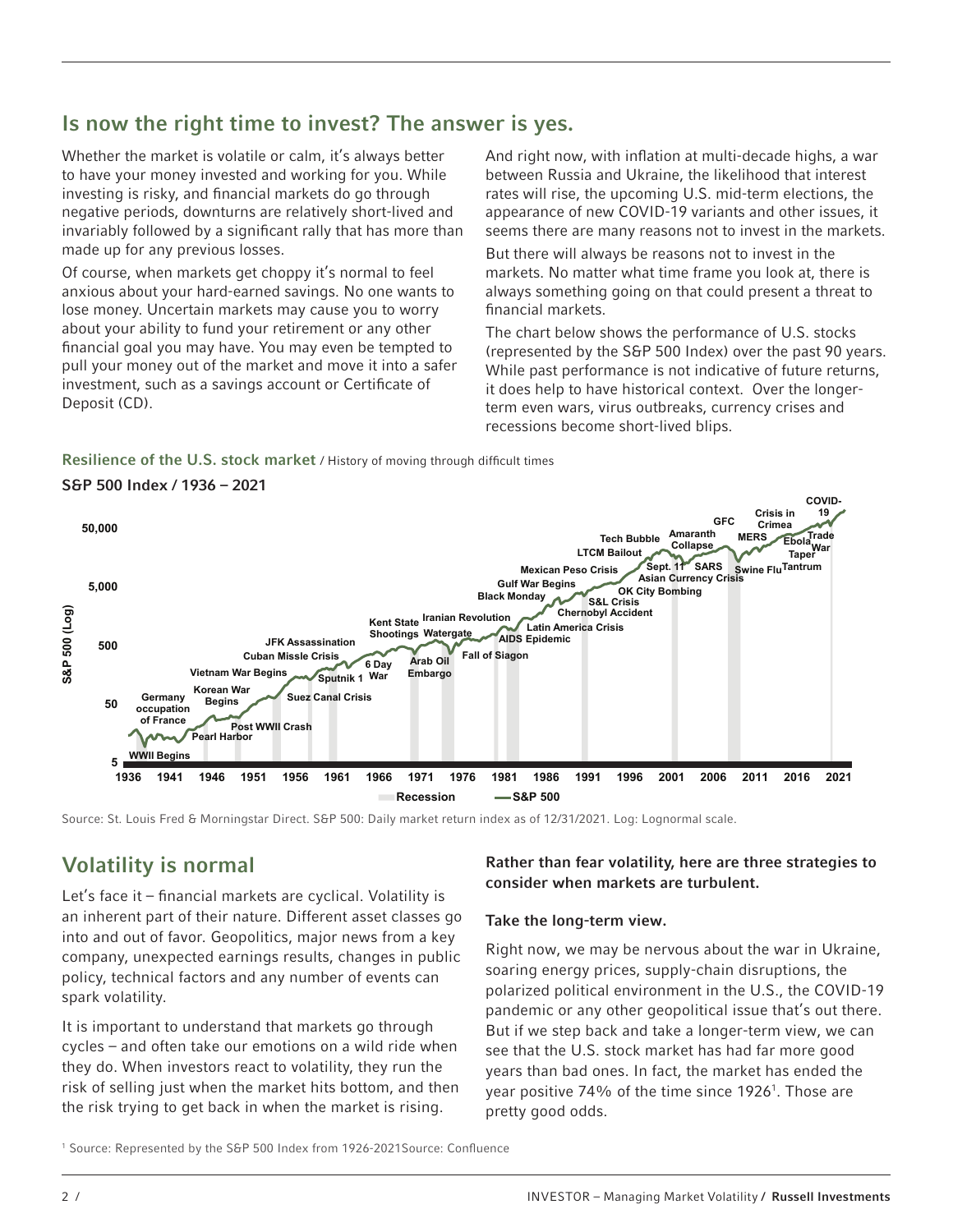#### Calendar year S&P 500® index returns 1926-2021



74% of the time, U.S. equity market has posted calendar year returns above zero

#### Stay invested

It is almost impossible for anyone to accurately predict the market's short-term moves. While there are signals that traditionally have pointed to a downturn  $-$  a flattening of the yield<sup>2</sup> curve has generally preceded a recession, for example – but the exact moment when the market begins its decline is extremely hard to pinpoint.

And market triggers can be unexpected, especially in the geopolitical arena. You may not realize the market is retreating until it has already declined significantly, and also may not realize the market is in an upward trend until after you have missed the opportunity for gains.

Trying to "time" the market is virtually impossible and getting it wrong could cost you. Even missing the best 10 days over a 10-year period has a significant impact on returns as the chart below shows. And those "best days" can just as easily fall in the middle of a bear market as they can during a sharp rally.

#### Difficulty of market timing

The investment impact of missing best market days / 10 years ending December 31, 2021



Source: Morningstar. In USD. Returns based on S&P500 Index, for 10-year period ending December 31, 2021. For illustrative purposes only. Index returns represent past performance, are not a guarantee of future performance, and are not indicative of any specific investment. Indexes are unmanaged and cannot be invested in directly.

Staying in the market also allows you to take advantage of the power of compounding. Time is your best ally for harnessing the power of compounding in your retirement portfolio. Even a small nest egg, when created early, can become a large one over the years as your investment gains build.

 $^{\rm 2}$  The U.S. Treasury yield curve refers to a line chart that depicts the yields of short-term Treasury bills compared to the yields of long-term Treasury notes and bonds. The chart shows the relationship between the interest rates and the maturities of U.S. Treasury fixed-income securities.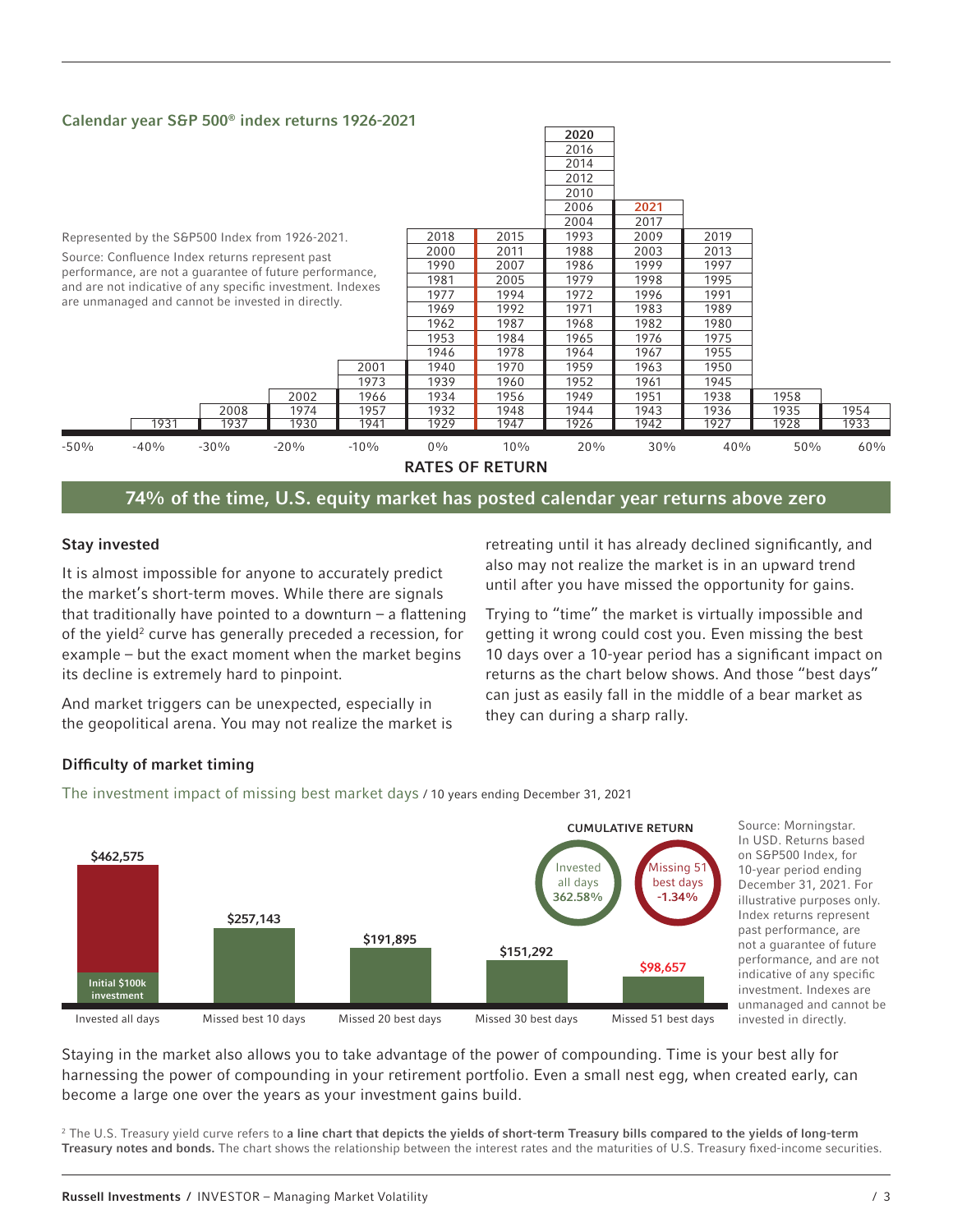#### Make volatility work for you

Volatile markets can provide the opportunity to buy low and sell high. The problem is – how to you know when the market is going to go down and when it is going to go up? Markets are notoriously unpredictable and even during bear markets there can be days when markets spike higher. The opposite is true in bull markets.

One way to take advantage of market volatility is through dollar-cost averaging (DCA). This strategy takes the emotion out of investing and ensures you stay in the markets through thick and thin.

The way it works is you invest equal amounts of money on a regular schedule, over a chosen time period. You decide how much you want to invest, how often and for how long.

Dollar-cost averaging does not assure a profit or prevent a loss when markets are declining, and you need to be prepared to stick to your plan when market prices are low. But as you can see from the chart below, which shows the difference between making a lump-sum investment and dollar-cost averaging in a volatile year such as 2020, DCA can help smooth out your returns and can potentially provide higher return.



Here's another way to look at DCA. The chart below illustrates five different investing strategies. In each case \$12,000 was invested each year over 10 years:

- 1. Investing at the market low point every year. This would entail having a crystal ball and is implausible.
- 2. Investing on the first day of trading each year. This is an ideal strategy but it does require a lot of discipline.
- 3. Dollar-cost averaging. In this case, investing \$1,000 on the first day of every month.
- 4. Investing at the market high point every year. This is also implausible but shows that even being an incredibly unlucky investor is better than the last strategy.
- 5. Remaining in cash. The \$120,000 invested over the 10-year period barely grew.

Dollar-cost averaging is relatively easy to implement, can be done automatically and is almost as profitable as the impossible-to-do first strategy.

<sup>4</sup> Lump Sum return assumes a one-time contribution of the full amount on January 1, 2020. Index returns represent past performance, are not a guarantee of future performance, and are not indicative of any specific investment. Indexes are unmanaged and cannot be invested in directly.

<sup>&</sup>lt;sup>3</sup> Dollar-cost averaging return assumes 12 contributions of \$500 a month starting January 1, 2020.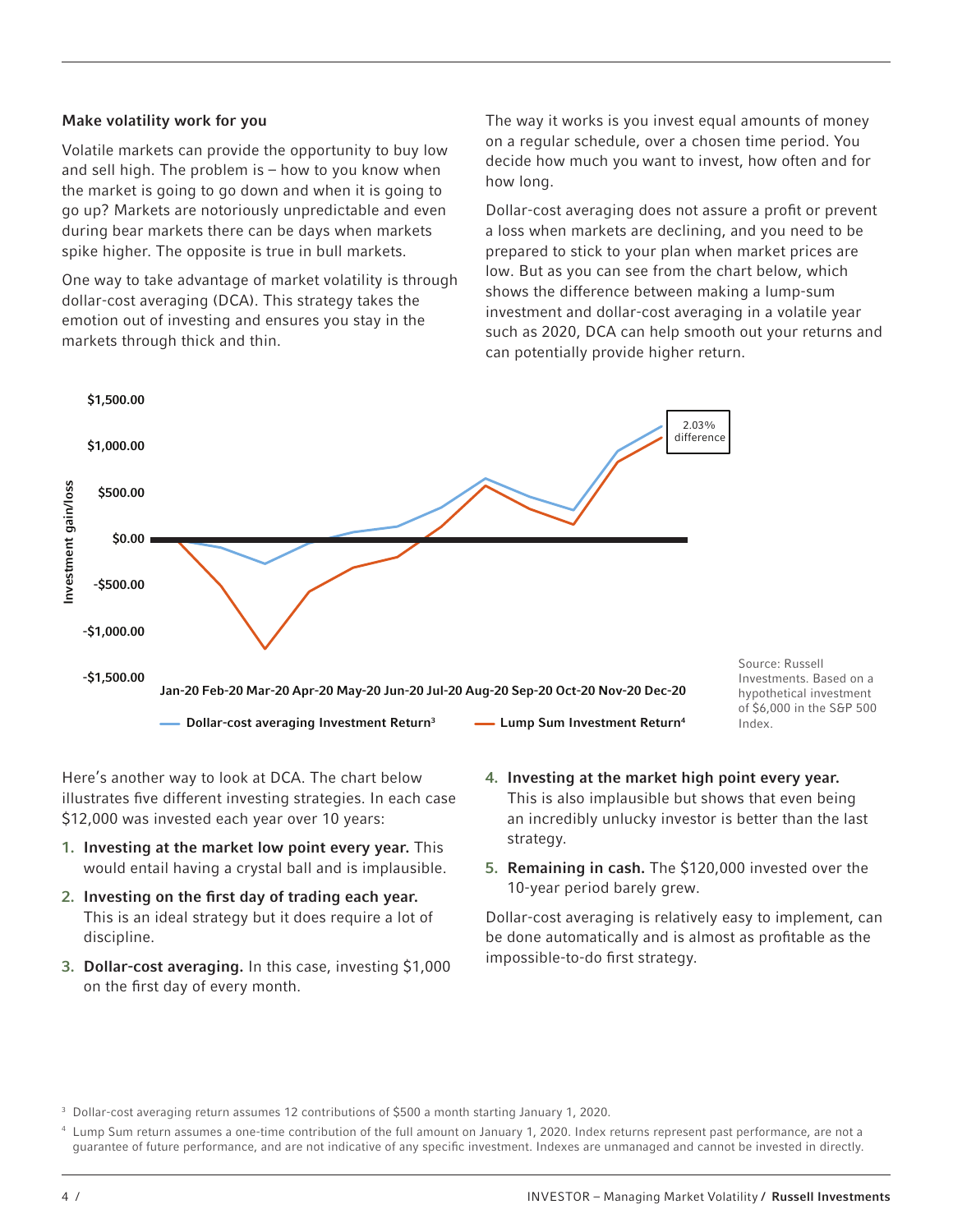#### Be invested, stay invested / Record \$21,000,000,000,000 in cash

| <b>Perfect timing</b>                       | <b>First of year</b>                                                                                             | <b>Dollar cost</b><br>averaging                                                                         | 4<br><b>Perfectly wrong</b><br>timing                                                            | Ь<br>Holding cash,<br>no investment                                   |
|---------------------------------------------|------------------------------------------------------------------------------------------------------------------|---------------------------------------------------------------------------------------------------------|--------------------------------------------------------------------------------------------------|-----------------------------------------------------------------------|
| This strategy is ideal,<br>yet implausible. | Investing your money<br>for the most amount of<br>time can yield the most<br>gain in most market<br>environments | A popular rules-based<br>strategy. Can help<br>investors cope with<br>uncertain or volatile<br>markets. | Despite bad timing,<br>assets invested in the<br>market may grow faster<br>than if left in cash. | Holding cash too long<br>can result in the least<br>growth of wealth. |

Hypothetical ending wealth after investing \$12,000 per year / Period ending December 31, 2021



Note that one year represents a 12-month period ending December 31st.

Assumes an investment of \$12,000 per year into a hypothetical S&P 500 Index portfolio with no withdrawals between Jan 1stst, 2012 and Dec 31st, 2021. Source: Russell Investments.

Cash return based on return of \$12,000 invested each year in a hypothetical portfolio of 3-month Treasury bonds represented by the FTSE Treasury Bill 3-month Index without any withdrawals between Jan 31st, 2012 and Dec 31st, 2021. Source: Morningstar.

Indexes are unmanaged and cannot be invested in directly. Returns represent past performance, are not a guarantee of future performance, and are not indicative of any specific investment.

Hypothetical analysis provided for illustrative purposes only.

Cash in the title: M2: M2 is a measure of the money supply that includes cash, checking deposits and deposits that are easily converted to cash, such as bank accounts. As of Nov. 30, 2021.

#### The bottom line

There's no doubt about it – investing is risky. But as noted above, the odds are in your favor IF you maintain a longterm view and stick to your plan. As well, a portfolio that contains a broad mix of globally diversified stocks and bonds will likely be less volatile than one that is highly concentrated in an asset class or sector or region. That's because losses in one area are generally offset by gains in another. Stocks and bonds tend to move in opposite directions, and geopolitical events impact different regions in different ways. Most importantly, a well-thought-out investment plan can help give you a sense of security to ride out the volatility. At Russell Investments, we stand beside investors to help them reach their investment outcomes. Learn more in our dedicated resource center – [Managing through Volatility.](https://russellinvestments.com/us/insights/managing-market-volatility?audience=individualinvestor)